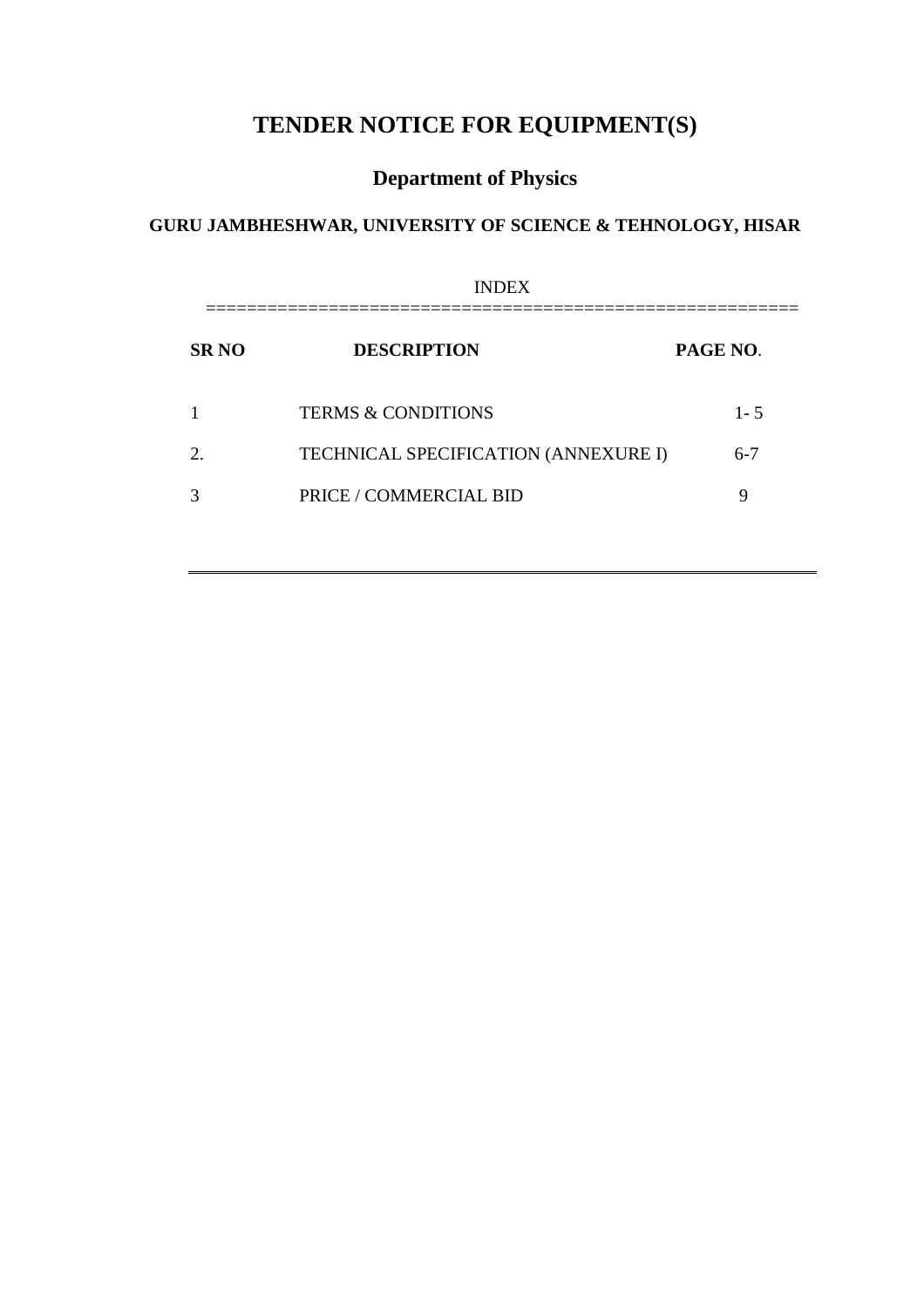# **GURU JAMBHESHWAR UNIVERSITY OF SCIENCE & TECHNOLOGY, HISAR-125001 Tender for Supply of Equipment(s)**

To

-------------------------- -------------------------- --------------------------

# **Subject: Invitation for tender for supply of equipments.**

Dear Sir (s),

You are invited to submit your most competitive tender for the following equipment (s) with the following terms and conditions: -

# A. **SCHEDULE OF EVENTS :-**

- 1. TENDER NO.\* 02 :
- 2. TENDER FLOATING DATE : 11/12/2016
- 3. TENDER SUBMISSION CLOSING DATE & TIME:22/12/2016 at 3.00 PM
- 4. TENDER OPENING DATE & TIME :22/12/2016 at 3:30 PM
- 5. VENUE FOR TENDER SUBMISSION & OPENING:

Office of the Chairperson, Department of Physics

Opening: Office of the Chairperson, Department of Applied Physics, GJUST, Hisar.

| 6. | PRE-BID CONFERENCE (IF ANY) | Nil         |
|----|-----------------------------|-------------|
|    | DATE, TIME AND VENUE        | <b>NA</b>   |
|    | <b>TENDER DOCUMENT COST</b> | Rs. $300/-$ |

\* Tender number must be mentioned in all correspondence.

## B. **BRIEF DISCRIPTIONOF TENDER DOCUMENT:** -

This tender document consists of four parts namely:

- i) Brief description of the equipment name;
- ii) Technical data sheet (technical specifications of the equipment);
- iii) General standard Terms and conditions; and
- iv) Special Terms and conditions (If any).

# 1. **Brief description of the equipment(s):** -

It mentions the name of the equipment required and its quantity. The quantity is subject to increase and decrease, at the discretion of the indenter.

## 2. **Technical data sheet (technical specifications of the equipment)**: -

It contains the technical details / specification of the equipment. It should be submitted in a separate sealed envelope marked as "Technical Bid". Bids having deviation in technical specification will be declared as "technically non-responsive" and it will not be considered for commercial evaluation.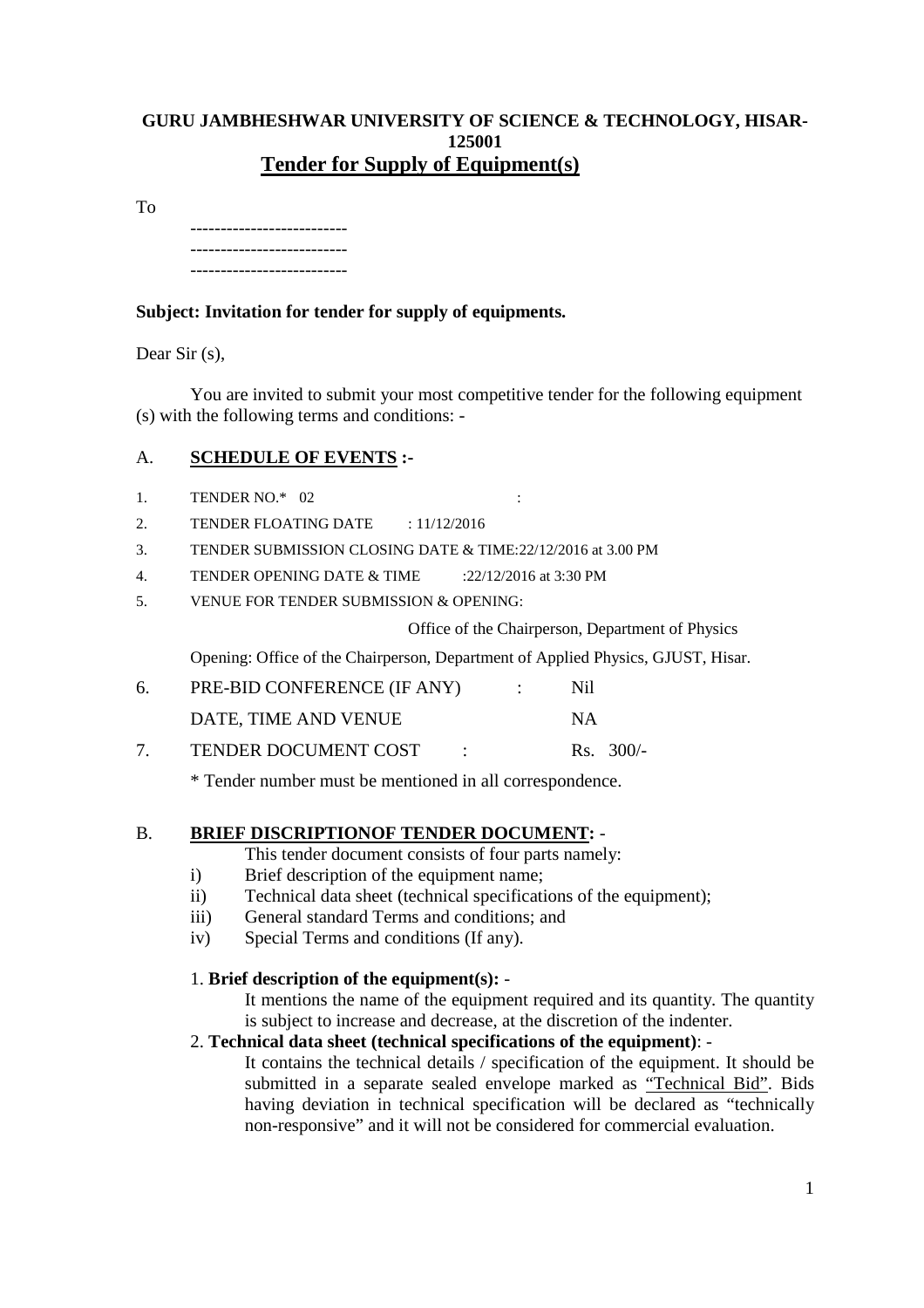### 3. **Commercial Data Sheet: -**

This format deals with the commercial aspect of the tender. The bidder should quote the basic/ex-works rate of goods and other over head charges only in his format.

### 4. **General / standard Terms and conditions**: -

This portion contains the general/standard terms and conditions of the tender and its compliance is essential, failing which the contract may be cancelled and bidder may be liable for penal action against it.

# 5. **Special Terms and conditions: -**

It contains special terms and condition which may be in addition to / in supersession of the referred "**General / Standard Terms and conditions" and its compliance is also compulsory in the same manner, as in the case of the General / Standard Terms and conditions.**

### **C. EQUIPMENT DETAILS**:

- i) Brief description of the equipment name: **Sr. No**. **Name of Equipment(s) Qty. Required**
	- **1. Online UPS (80kVA) 01 No.**
- ii) **Technical data sheet (Technical specifications of the equipment)**: -

| Sr.<br>No. | <b>Description of the Equipment (s)</b> | <b>Technical</b><br><b>Specifications</b> |
|------------|-----------------------------------------|-------------------------------------------|
|            | Online UPS (80kVA)                      | <b>ANNEXURE-I</b>                         |

### D. **GENERAL/ STANDARD TERMS AND CONDITIONS OF THE TENDER**: -

### 1 **TWO ENEVELOPE BID**: -

 **The tender is to be submitted on two envelope bid pattern i.e. "Technical bid" and "Price/commercial bid" in separately sealed envelopes.** Both of these envelopes should be put in and sealed in another envelope addressed to **Chairperson, Department of Physics, Guru Jambheshwar University of Science & Technology, Hisar-125001 (Haryana)**, India and super-scribed in bold as "**TENDER FOR SUPLLY OF ONLINE UPS (80KVA)".**

The "Technical bid" should mention only the technical details of the item/equipment. Price per unit be mentioned only in the "**Price/commercial bid format**".

## 2. **BID SIGNING**: -

The Tender must be signed by authorized signatory of the bidding firm/company on each page, along with seal of the firm/company, as the case may be.

### 3. **Conditional Bid**: -

Conditional Bid is not acceptable. Hence, the supplier is advised neither to alter the specifications nor to mention anything on the Tender form, except cost, signature with seal, otherwise his Tender will not be considered.

### 4. **Delivery Destination**: -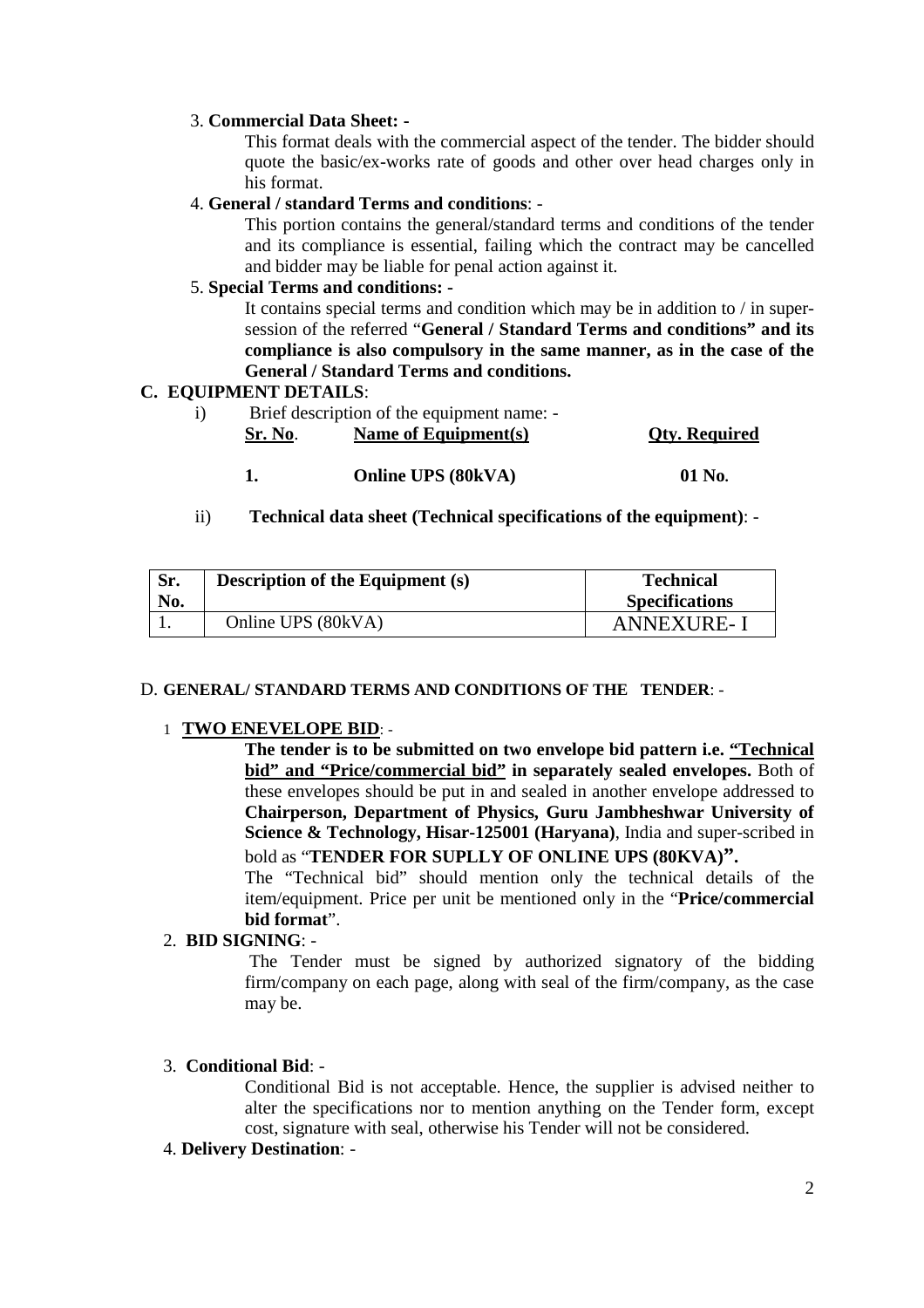The Tender should be quoted as FOR GJUS&T, Hisar. The transient insurance and freight charges etc, if any, needs to be mentioned separately of the basic/ ex- works price of the quoted item.

### 5. **Delivery Acceptance**: -

The delivery of the material will be handed over to the authorized official of the concerned indenting department/office, however, the goods will be deemed to accept subject to the approval of the inspection committee of GJUS&T. In case of rejection of the consignment, the supplier should immediately remove the consignment from the university premises failing which it will remain there at the risk and responsibility of the supplier and university will not be responsible for any kind of liability in this regard.

### 6. **Delivery Period**: -

The supply is to be made within 30 days of the date of dispatch of the supply order. However, in case of imported goods this time limit will be 60 days, instead of 30 days.

## 7. **Delivery Period Extension**: -

The supply order(s) shall be executed within the time specified in this regard. However, in case of Force Majure / reasons beyond control of the supplier, he may make a written request to the Vice-Chancellor for grant of extension for delivery period. The written request in this regard should clearly spelling out such reasons.

The Vice-Chancellor, if he is satisfied of such reasons and further that the requested extension will not be detrimental to the interests of the university, may grant extension for a reasonable period for delivery of the goods. The supplier would be required to indemnify the university against any loss on account of downfall of the price during the extended period.

### 8. **Penalty for delayed supply**: -

In the event of the delayed supply, if accepted, the Registrar will be competent to impose penalty @ 1% per day of the purchase order, provided that the entire amount of penalty shall not exceed 10% of the total amount of Purchase order. The supply will be deemed to be complete on the day when 100 % supply is handed over to the indenter (in case of supply in installments) and its installation is done. An appeal against these orders shall, however, lie to the Vice-Chancellor whose decision shall be final.

### 9. **EMD forfeiture**: -

In case of the contractor backs out the supply, the earnest money deposited by him shall be forfeited. Apart from it, he will be liable for any other action against him, as may be considered necessary by the Vice-Chancellor.

# **10. Rejection of incomplete tenders**: -

Incomplete Tender such as unsigned Tender, late submitted Tender, conditional tender, not confirming to the eligibility criteria and Technical specification or with any vague term such as 'Extra as applicable' will be considered as rejected.

### **11. Quantity Variation**: -

The quantity shall be subject to increase or decrease as the case may be.

# **12. Manual/literatur**e: -

The detailed literature/catalogue of the quoted instrument and its accessories should also be attached with the tender. The specifications claimed by the firm should be clearly mentioned in the literature/catalogue also. Its manual should also be supplied with the equipment.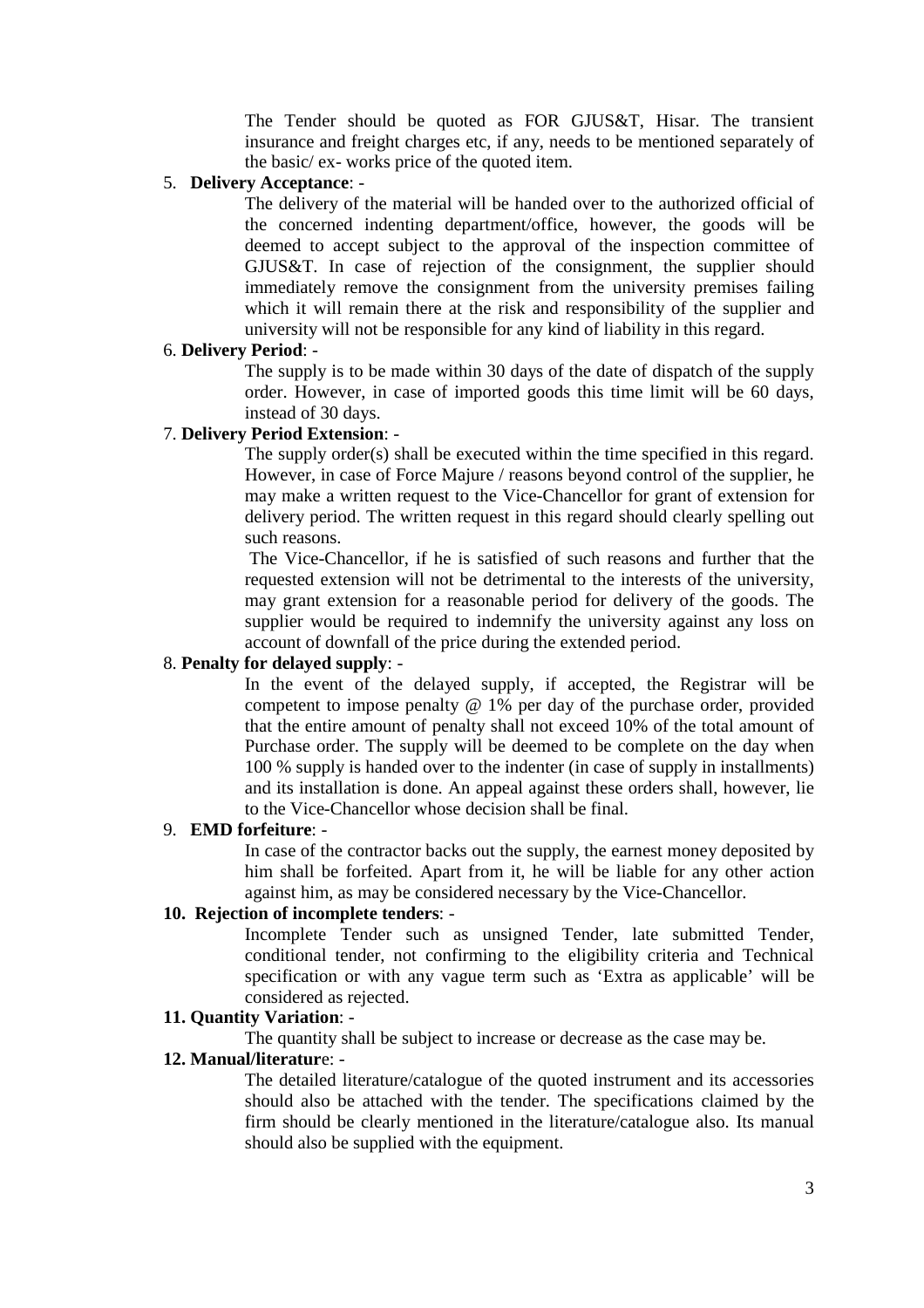### **13. Taxation**: -

Taxes/Excise duty/Custom duty etc. should be quoted independent of the exworks price of the item and it will be paid as applicable under Government rules, if so quoted by the Supplier in the tender, subject to the certificate in the bill of costs as follows. However, wherever exemption from duty (excise/custom duty) is applicable, the university will provide the exemption certificate, along with supply/purchase order itself.

"Certified that the taxes/ duties charged in this bill is livable under Government Rules".

In case of imported goods, the custom clearance is to be arranged by the supplier at his own. Charges, if any, in this regard, however, need to be mentioned accordingly in the quote itself. University will provide necessary documents for this purpose. In case the quote is silent with regard to taxation and clearance charges etc, no such charges will be paid by the university.

### 14. **Right to Bid rejection**: -

The University reserves the right to reject any or all offers without assigning any reason.

### **15. Packaging of Consignment**: -

The material should be packed in a strong case so as to avoid any damage, theft or pilferage in the transit, in which case the responsibility shall be that of the supplier.

### **16. Warranty**: -

The warranty should not be less than 12 months from the date of installation of the equipment.

#### **17. Performance Warranty**: -

Before release of the payment, the successful bidders will be required to submit a performance warranty in form of bank guarantee equal to 10% of the purchase order for the warranty period of the Equipments.

In case of imported goods requiring opening of LC or advance copy of the draft, the bank guarantee on account of performance warranty, having validity for warranty period plus 4 months, should be submitted before issuance of the purchase order by the indenter. If required, its validity will be got suitably extended by the supplier before release of his EMD.

#### **18. Payment**: -

The payment will be made within 30 days of the successful installation and its inspection and further after the on-site training imparted, if it is the requirement of the tender document.

### **19. Currency**: -

The rates are quoted in Indian Currency (I N R). However, in case of imported item it may be quoted in foreign currency where in the date of floating of tender will be taken as the conversion date for bid evaluation and comparison purpose

#### **20. Earnest Money Deposit(EMD)**: -

The earnest money of the amount, as per the slab given below, in the form of bank draft payable at Hisar and drawn in favour of the Registrar, Guru Jambheshwar University of Sc. & Tech. Hisar or a irrevocable bank guarantee, will be required to be remitted with the tenders. **EMD should be enclosed with Price bid and the same should be indicated in the Technical bid also.**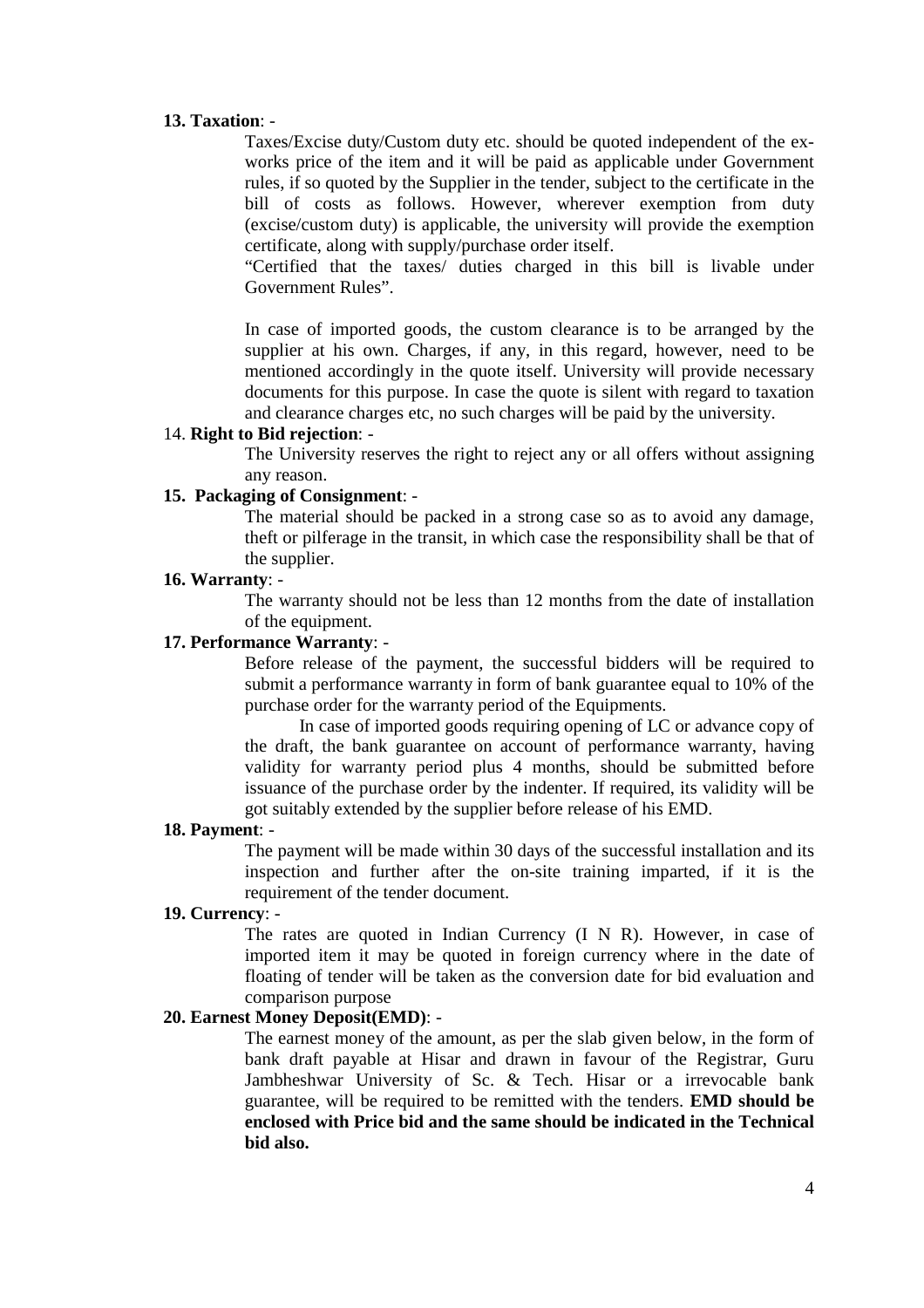### **21. Arbitration:**

In case of any dispute both the parties will be bounded by the decision of the Vice- Chancellor, GJUS&T, Hisar, as the arbitrator**.**

### **22. Jurisdiction**: -

All disputes shall be subject to Hisar jurisdiction.

## **23. Special Terms and Conditions**

- a. **Payment:** In case of imported items payment through LC or Advance draft against delivery and installation may be allowed by the University.
- b. **AMC:** Rates for AMC for the post warranty period shall also be quoted.
- **c. Delivery:** In case of imported items the delivery period will be up to 90 days from the date of order**.**

### **EMD Slab**: -

| Sr. No. | <b>Contract Value</b>            | <b>Earnest Money</b> |
|---------|----------------------------------|----------------------|
| -1.     | Rs. $3,00,001$ to $5,00,000/$ -  | $Rs. 20000/-$        |
| 3.      | Rs. $5,00,001$ to $10,00,000/$ - | $Rs.40000/-$         |
| 4.      | Rs. 10,00,001 to 20,00,000/-     | $Rs.70000/-$         |
| .5.     | Above Rs. 20 Lacs                | $Rs. 100000/-$       |

The terms & conditions of tender have been read and I/We certify that I/We clearly understand the same and undertake for its compliance

------------------------------------------------

Place: -------- Signature of authorized representative of the bidding Dated: ---------- firm/company with seal. (Affix Rubber Stamp of the firm)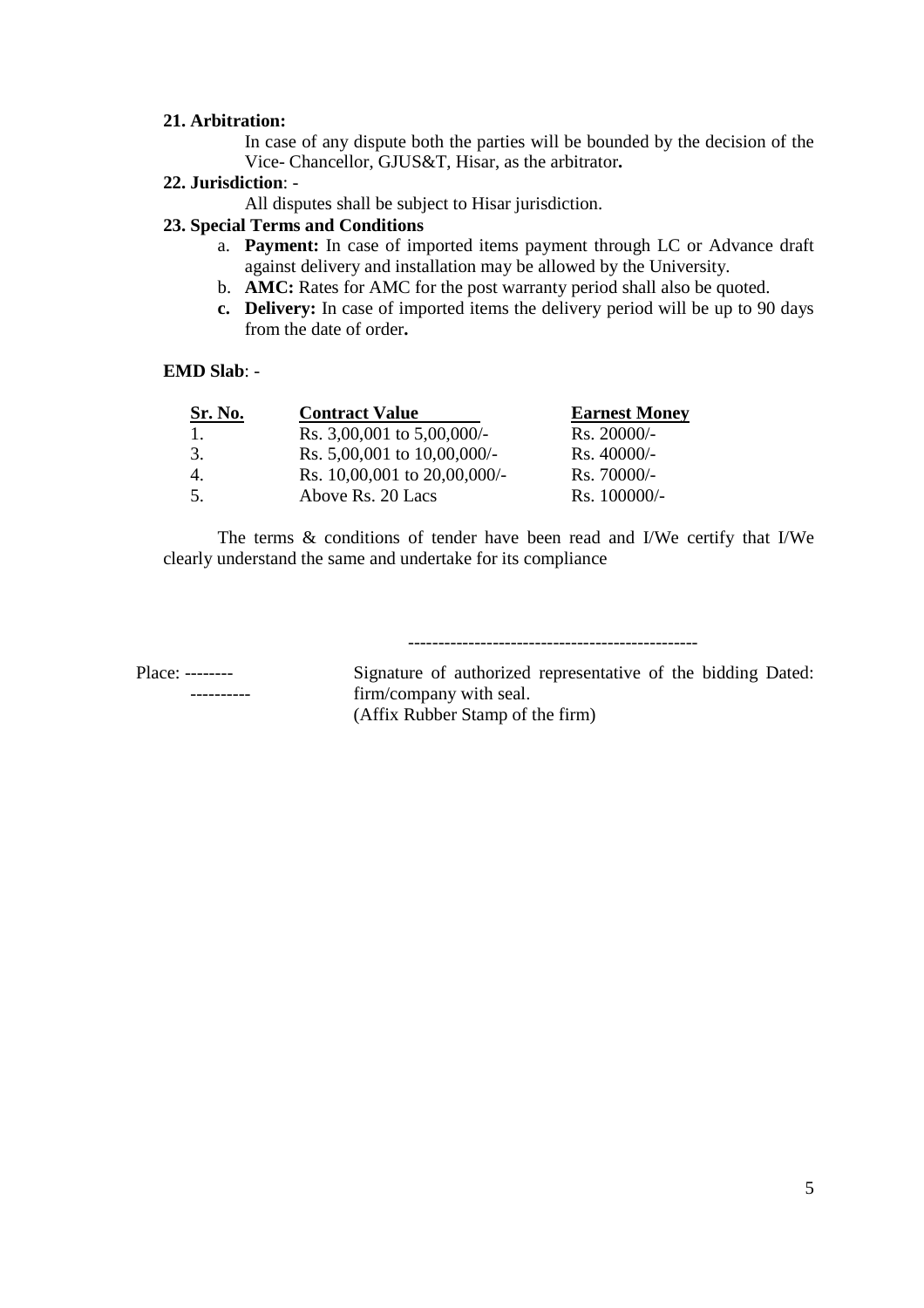# **Annexure-I**

# **TECHNICAL SPECIFICATION / TECHNICAL DATA SHEET OF ONLINE UPS**

Sealed tenders from manufacturer/authorized dealers are invited for supply installation testing and commissioning of (one no.) 80 KVA/72 KW true online double conversions IGBT Rectifier & inverter based UPS. Three phases Input/ three phase output with SMF batteries Suitable for 15 Min backup on Full load (80 KVA) at 0.9 output power factor. Input voltage range 380-478V at 100% load, 201-478 V @ 50% load. Input power factor 0.99, input THDi less than 5%. Output THD is less than 3% for linear load. Less than 5 % for nonlinear load. Crest factor 3:1, over load 125% for 10 min, 159% for 1 min and should be able to operate continuously at 115% load on bypass mode. Battery voltage Adjustable from 384VDC to 480 VDC on site, battery charger should be 24 amps or higher. Battery Bank sizing at Minimum 48000VAH. Battery type should be Valve regulated lead-acid (VRLA) of make Exide/SF/Panasonic/Amron/Rocket. Audible noise level should not exceed 63 dB (A). Overall efficiency at least 94% in online mode, parallel communication port RS232. USB EPO and SNMP interface, BMS interface are required. EMC-IEC62040-2 safty-IEC62040 I-I operating temperature 0-40 deg C relative humidity 95% Non-Condensing.

Latest transformer free technology with static by pass and manual by pass built in third party test report through accredited lab like TUV is required for IEC 62040-3 and IP20. Test report should not be older than two years from date of tender. UPS should be provided with environment monitoring probe to measure temperature and humidity of ups room.

LCD Display indicating all important parameters. SNMP software should be compatible to Microsoft windows XP, Windows Vista, Window 8, Window server 2003 R2, UPS software should be compatible to google chrome, Mozilla fire fox and Microsoft internet explorer. Battery rack, battery interlinks battery breaker, battery to UPS cable as required should be provided with UPS systems.

## UPS Make: GE/ GUTOR/EATON/PEGASUS/SOCOMEC/GAMMATRONICS.

- Note: (i) The warranty of UPS and Batteries should be for two years (ii) GJUS&T, Hisar has Custom Duty Exemption Certificate, the rate may be quoted accordingly.
	- (iii) Inspection of UPS will be made at the manufacturer's premises itself.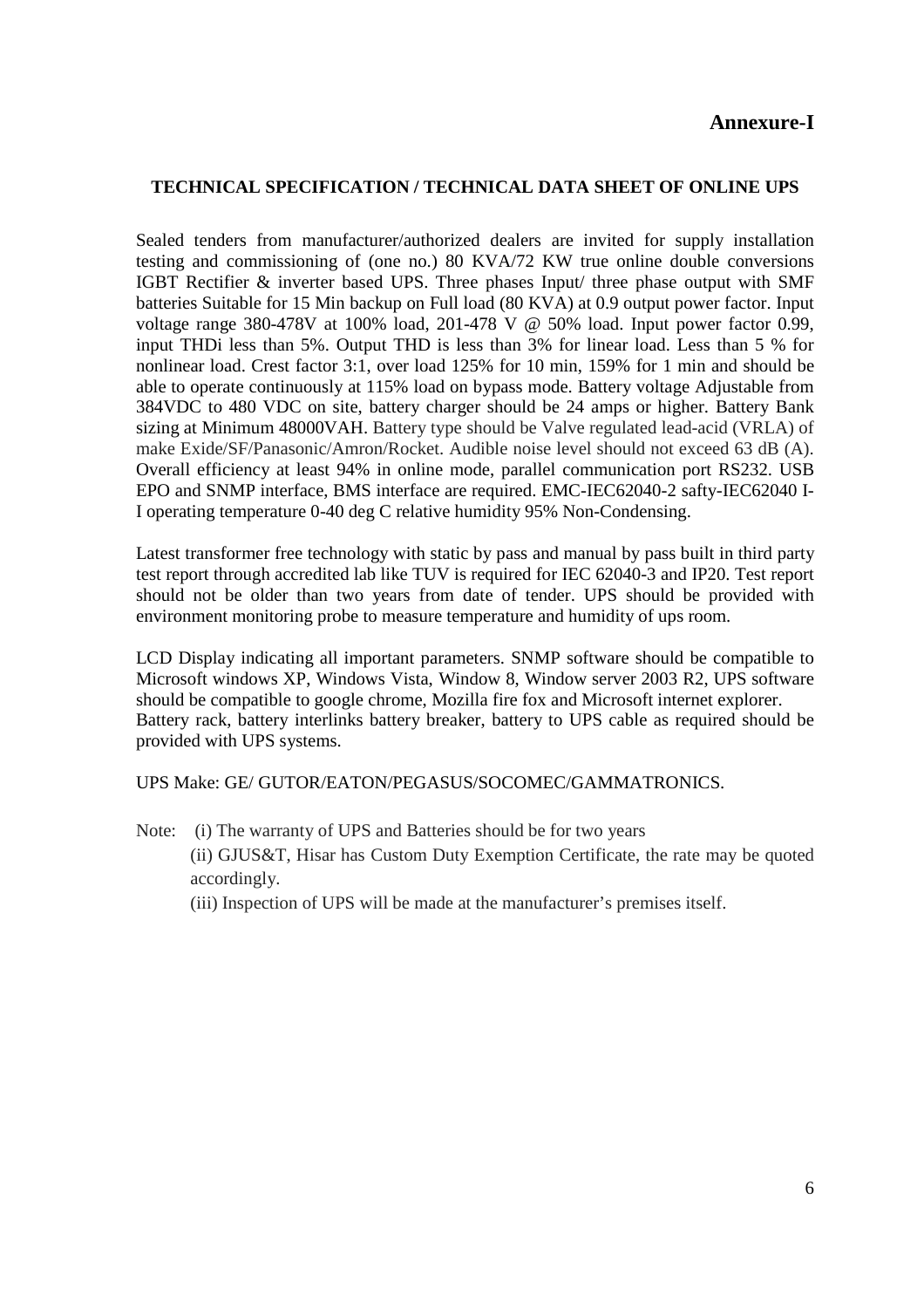### **General Requirements:**

*Detailed brochures with technical details and characteristics of the instrument should be enclosed with the quotations. Offers without sufficient technical information/ brochures will not be considered. If required, the supplier may have to arrange a demonstration of the instrument at his showroom / office in order to enable the I/O or his representative(s) to assess all the features offered.*

*In case of confirmed order, the supplier has to arrange for the supply of the item at our Centre at GJUST Hisar Haryana, install the system, commission and demonstrate satisfactory performance and impart required training to our scientific staff for routine operations at the Centre.*

\*\*\*\*\*\*\*\*\*\*

=============================================================

HISAR SIGNATURE

--------------------------------------------

DATED; Chairperson, Department of Physics (WITH OFFICE SEAL)

7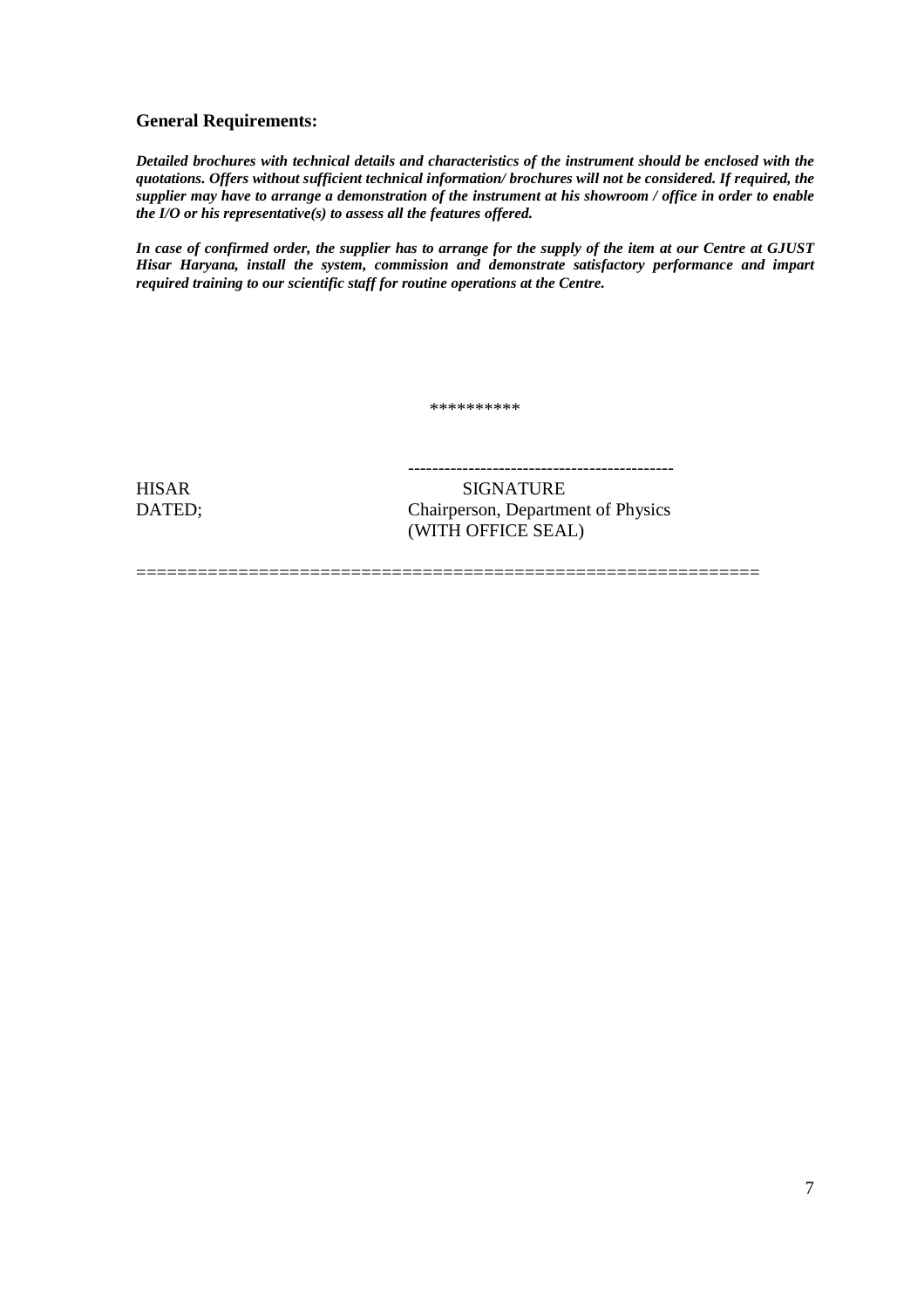# BIDDER'S ACKNOWLEDGEMENT

I UNDERTAKE TO SUPPLY THE EQUIPMENT / ITEM AS PER ABOVE TECHNICAL **SPECIFICATIONS** 

DATED:

PLACE: (SIGN WITH SEAL OF THE BIDDER)